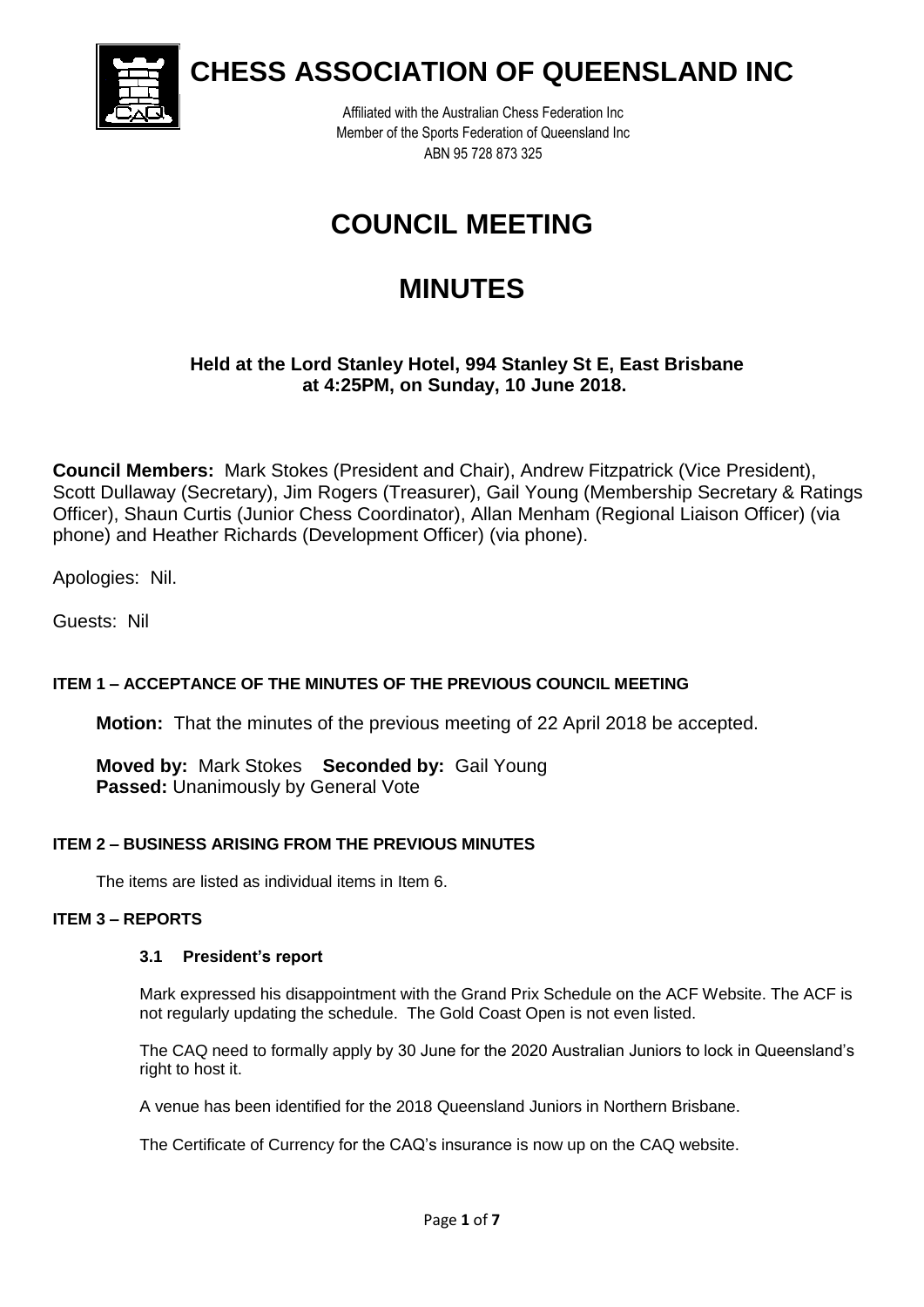## **Motion:** That the Chair's Report be accepted. **Moved by:** Mark Stokes **Seconded by:** Gail Young **Passed: Unanimously by General Vote**

#### **3.2 Treasurer's report**

Cash held at 9 June 2018 totalled \$65,952.85, comprising \$7,913.75 in the NAB operating cheque account (No. 20-501-7068), \$57,692.96 in the ING Direct Investment account and \$346.14 in the PayPal account.

The estimated deficit for the 2018 financial year to date (1 October 2017 to 9 June 2018) is \$8,124 (excluding the unpresented cheques).

The list of accounts for payment approval for the period 22 April to 9 June 2018 is in this report.

The following cheques totalling \$1,300.00 have not yet been presented for payment:

| 200601 | D. Smerdon | \$500.00 |
|--------|------------|----------|
| 200604 | Y. Lin     | \$500.00 |
| 200618 | D. Tseng   | \$200.00 |
| 200620 | I. Oka     | \$100.00 |

ACCOUNTS FOR PAYMENT APPROVAL - CAQ COUNCIL MEETING ON 10 JUNE 2018

DATE DETAIL CHQ NO. AMOUNT

## MAY

| 02/05/18 ACF (chess clocks)            |        | 2,736.00 |
|----------------------------------------|--------|----------|
| 03/05/18 D. O'Shaughnessy              | 200631 | 150.00   |
| (prize money)                          |        |          |
| 07/05/18<br>(IM entries)               |        | 390.00   |
| 16/05/18 Redcliffe CC                  |        |          |
| (subsidy & IM entries)                 | IТ     | 550.00   |
| AIB (insurance)                        | IТ     | 670.00   |
| $21/05/18$<br>(coaching)               | П      | 1,000.00 |
| 28/05/18 Gardiner Chess (DGT e-boards) | IТ     | 2,860.00 |

**Motion:** That the Treasurer's Report be accepted and the accounts to pay approved.

**Moved by:** Jim Rogers **Seconded by:** Andrew Fitzpatrick **Passed:** Unanimously by General Vote

#### **3.3 Membership Secretary's report**

The Membership Secretary reported that the membership for 2018 so far as at 10 June 2018 was 489 members.

## **CHESS ASSOCIATION OF QUEENSLAND -- FINANCIAL MEMBERS 10-06-2018**

| <b>CLUB</b>      | LIFE<br><b>MEMBERS</b> | <b>SENIORS</b> | <b>PENSIONERS</b> | <b>JUNIORS</b> | <b>CADETS</b> | TOTAL |
|------------------|------------------------|----------------|-------------------|----------------|---------------|-------|
| ASSOCIATE<br>ABC |                        | 39             |                   | つつ             | 46            | 110   |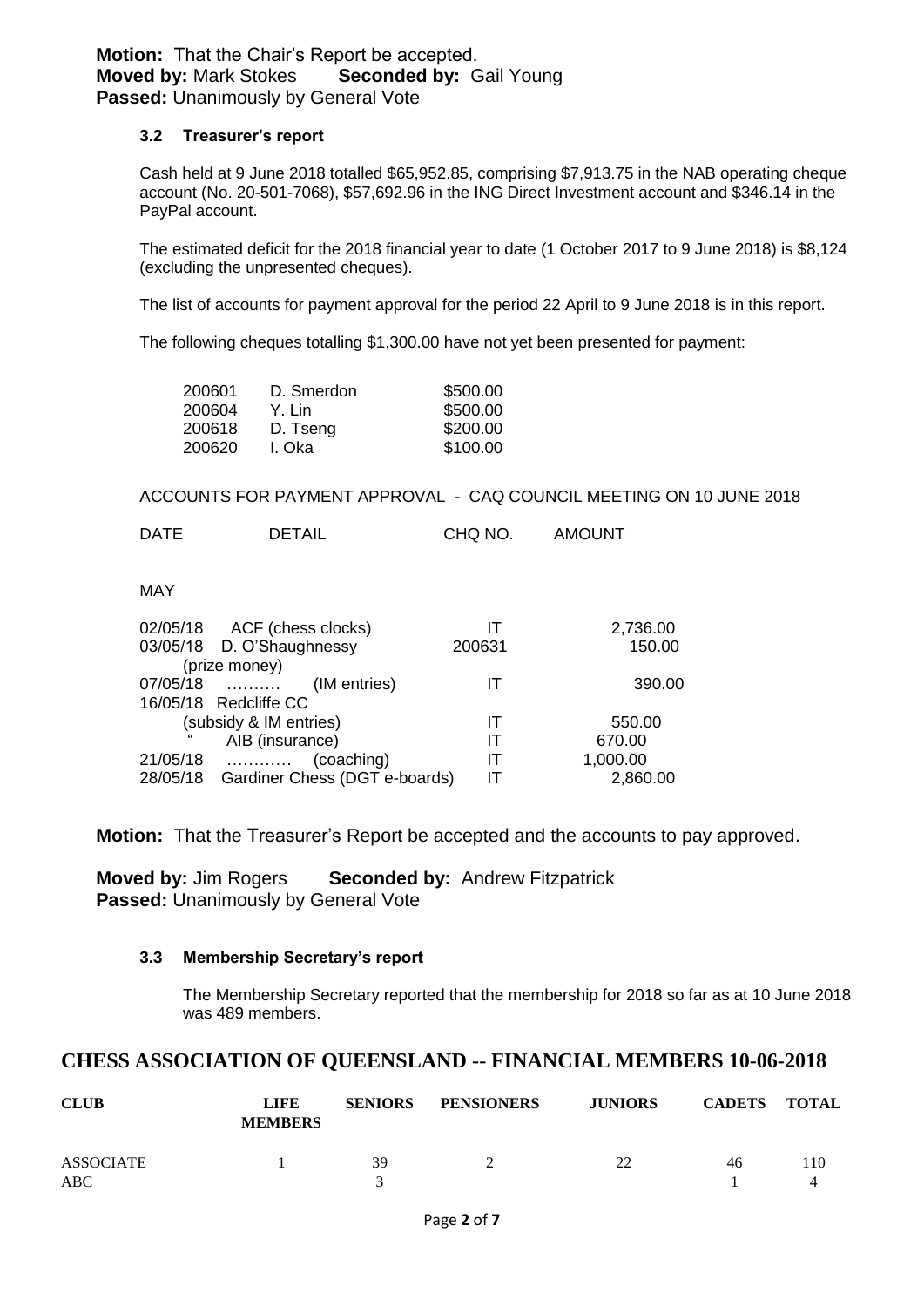| <b>BRISBANE</b>           | $\overline{c}$ | 50  | 3  |    | 8              | 68  |
|---------------------------|----------------|-----|----|----|----------------|-----|
| <b>BUNDABERG</b>          |                |     |    |    |                | 9   |
| <b>EXCESSIVE EPICNESS</b> |                |     |    |    |                |     |
| <b>GARDINER CHESS</b>     | $\mathfrak{D}$ | 20  |    | 28 | 62             | 113 |
| <b>GOLD COAST</b>         |                | 13  |    |    |                | 14  |
| <b>LOGAN CITY</b>         |                | 9   |    |    |                | 10  |
| <b>MACKAY</b>             |                |     |    |    |                |     |
| <b>MARYBOROUGH</b>        |                |     |    |    |                |     |
| <b>MONARCHS</b>           |                | 6   |    |    |                | 6   |
| QWCL                      |                |     |    |    | 10             | 23  |
| <b>REDCLIFFE</b>          |                | 25  |    |    | 12             | 48  |
| <b>SUNCOAST</b>           | 2              | 14  | 3  |    | $\mathfrak{D}$ | 23  |
| <b>SUNNYBANK</b>          |                |     |    |    |                |     |
| <b>THE GAP</b>            |                | 9   |    |    |                | 11  |
| <b>TOOWOOMBA</b>          |                | 4   |    |    | 3              | 11  |
| <b>TOWNSVILLE</b>         |                | 15  | 3  |    | 11             | 30  |
| <b>TOTALS</b>             | 11             | 227 | 19 | 76 | 156            | 489 |

| <b>SOUTH-EAST</b>                      |     |        |                           |         |
|----------------------------------------|-----|--------|---------------------------|---------|
| <b>QUEENSLAND</b>                      | 295 | 60.33% | <b>ASSOCIATE</b>          | 22.49%  |
| <b>REGIONAL</b><br><b>CLUB MEMBERS</b> | 123 | 25.15% | <b>ABC</b>                | 0.82%   |
| <b>TOTAL</b>                           | 379 | 77.51% | <b>BRISBANE</b>           | 13.91%  |
| <b>ASSOCIATE</b>                       |     |        |                           |         |
| <b>MEMBERS</b>                         | 110 | 22.49% | <b>BUNDABERG</b>          | 1.84%   |
|                                        |     |        | <b>EXCESSIVE EPICNESS</b> | 0.82%   |
| <b>LIFE MEMBERS</b>                    | 11  | 2.25%  | <b>GARDINER CHESS</b>     | 23.11%  |
| <b>SENIORS</b>                         | 227 | 46.42% | <b>GOLD COAST</b>         | 2.86%   |
| <b>PENSIONERS</b>                      | 19  | 3.89%  | <b>LOGAN CITY</b>         | 2.04%   |
| <b>JUNIORS</b>                         | 76  | 15.54% | <b>MACKAY</b>             | 0.20%   |
|                                        |     |        | <b>MARYBOROUGH</b>        |         |
| <b>CADETS</b>                          | 156 | 31.90% | <b>MONARCHS</b>           | 1.23%   |
|                                        |     |        | <b>OWCL</b>               | 4.70%   |
| <b>FEMALES</b>                         | 46  | 9.41%  | <b>REDCLIFFE</b>          | 9.82%   |
| <b>MALES</b>                           | 443 | 90.59% | <b>SUNCOAST</b>           | 4.70%   |
|                                        |     |        | <b>SUNNYBANK</b>          | 0.82%   |
| Membership At                          |     |        |                           |         |
| December 31                            |     |        | <b>THE GAP</b>            | 2.25%   |
| 2006                                   | 500 |        | <b>TOOWOOMBA</b>          | 2.25%   |
| 2007                                   | 594 |        | <b>TOWNSVILLE</b>         | 6.13%   |
| 2008                                   | 543 |        |                           |         |
| 2009                                   | 432 |        |                           | 100.00% |
| 2010                                   | 481 |        |                           |         |
| 2011                                   | 421 |        |                           |         |
| 2012                                   | 486 |        |                           |         |
| 2013                                   | 490 |        |                           |         |

## **3.4 Ratings Officer's report**

2014 439 2015 516 2016 585 2017 702

Ratings Period 1 June 2018

2018 Townsville Summer Swiss (Vega8)

2018 March Open (QWCL)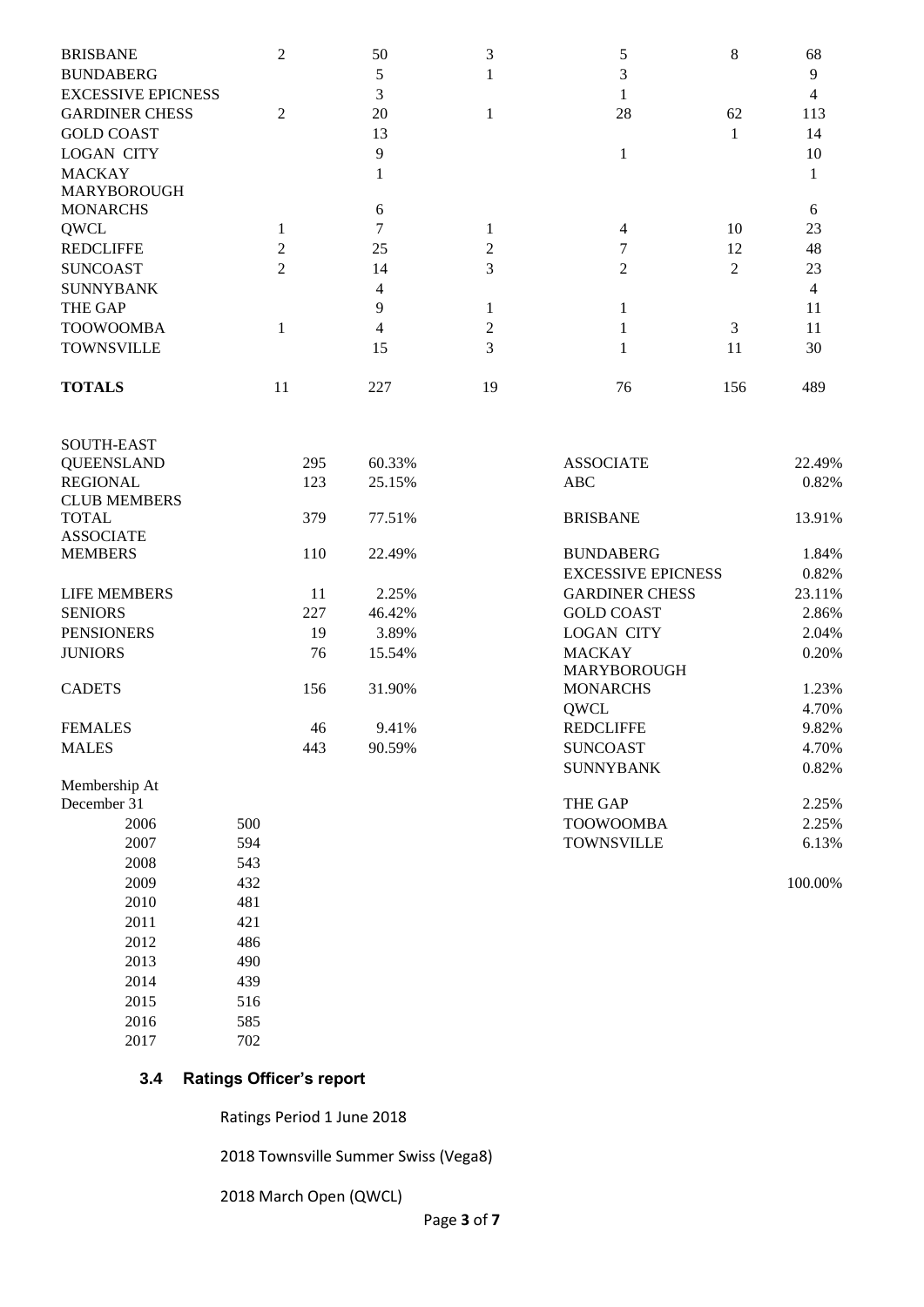2018 Redcliffe Summer Swiss

2018 Gold Coast Junior Masters Term 1 (Gardiner Chess)

2018 BCC Summer Swiss

2018 Redcliffe Tal Memorial

2018 Aivars Gipslis (Doubleroo Chess Academy, Vega8)

2018 Townsville Autumn Swiss (Vega8)

2018 BCC Autumn Swiss

2018 GC Junior Championships

2018 Peninsula Open (Redcliffe)

2018 Flood Cup (The Gap)

2018 GCCC Challenger

13 Tournaments rated.

**Motion:** That the Membership Secretary and Ratings Officer Reports be accepted.

**Moved by:** Gail Young **Seconded by:** Shaun Curtis **Passed:** Unanimously by General Vote

#### **ITEM 4 – CORRESPONDENCE**

- **4.1 Correspondence with Townsville Chess Club on 28 May 2018, confirming CAQ has renewed insurance cover for the period from 31 May 2018 to 31 May 2019.**
- **4.2 Several emails were received and responded to for venue information for the Queensland Junior Championships in Brisbane from 3 to 6 July 2018, for the North Queensland Open in Townsville from 11 to 12 August 2018, and for the Gold Coast Open.**

#### **ITEM 5 – RATIFICATION OF EMAIL DECISIONS**

**Motion: The Council ratified the following email Motion of 11 May 2018 (sent 10 and 11 May and passed on 14 May), which was:**

**Motion:** That the CAQ donate \$1,000 to the 2018 ACF Olympiad Appeal.

**Moved by**: Mark Stokes **Seconded by:** Gail Young **Abstained:** One member abstained **Passed:** By General Vote

**Moved by**: Scott Dullaway **Seconded by:** Mark Stokes **Abstained:** One member abstained **Passed:** By General Vote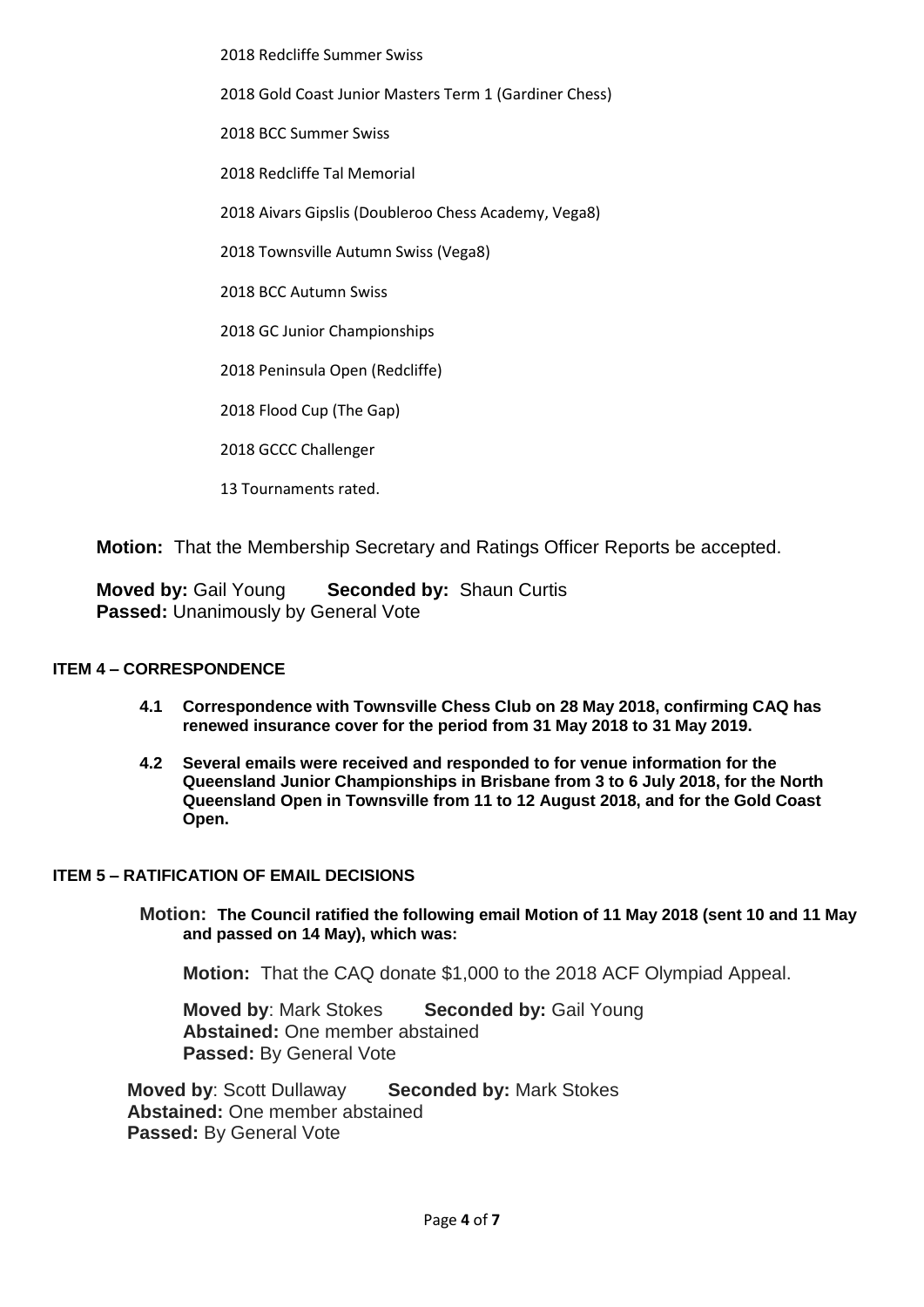#### **ITEM 6 – GENERAL BUSINESS**

#### **6.1 2018 Queensland Juniors Lightning Chess Championships – Brisbane on Sunday 16 December 2018**

*Subject*: Venue to be identified and promote on CAQ Website.

*Discussion and Action:* Venue in Brisbane to be confirmed.

#### **6.2 Inaugural 2018 State of Origin style Brisbane v Gold Coast Junior Chess Championships**

*Subject*: Venue to be identified.

*Discussion and Action:* Venue in Brisbane to be confirmed. The same day as the 2018 Queensland Junior Lightning Chess Championships.

#### **6.3 CAQ Newsletter**

*Subject*: Consider how we can provide support for the editor for increasing the frequency of the CAQ Newsletter, and also uploading the Newsletter to the CAQ website.

*Discussion and Action:* Tyson is issuing a CAQ Newsletter before the end of June 2018.

There will also be a 2019 CAQ Calendar developed by the end of 2018.

#### **6.4 2019 Australian Open**

*Subject*: Still have a \$7,000 offer from BBC Painting to a Qld organizer who wins the bid for the 2019 Australian OPEN to hold it in Queensland.

*Discussion:* Still no bids received.

#### **6.5 Training on new DGT Systems of Chess Sets and Boards**

*Subject*: Update on whether David Esmonde is able to train users in Queensland to operate and broadcast using the sets.

*Discussion:* Andrew has spoken to David. Need to find a suitable time for the training. David has the CAQ and Redcliffe boards to become familiar with them.

Vega training is also being arranged. Martin Harmon has already requested training. The individuals most familiar with Vega are Michael D'arcy, David Esmonde and members of the Townsville Chess Club.

#### **6.6 Policy development - CAQ Sponsorship for ACF selected Queensland Juniors**

*Subject*: Discuss developing a policy for Sponsorship for Queensland Juniors selected by the Australian Chess Federation to represent Australia for future international championships.

Issues include:

- Eligibility restricted to CAQ Members under 18 years of age.
- Offering sponsorship to both Open and Girls divisions/events.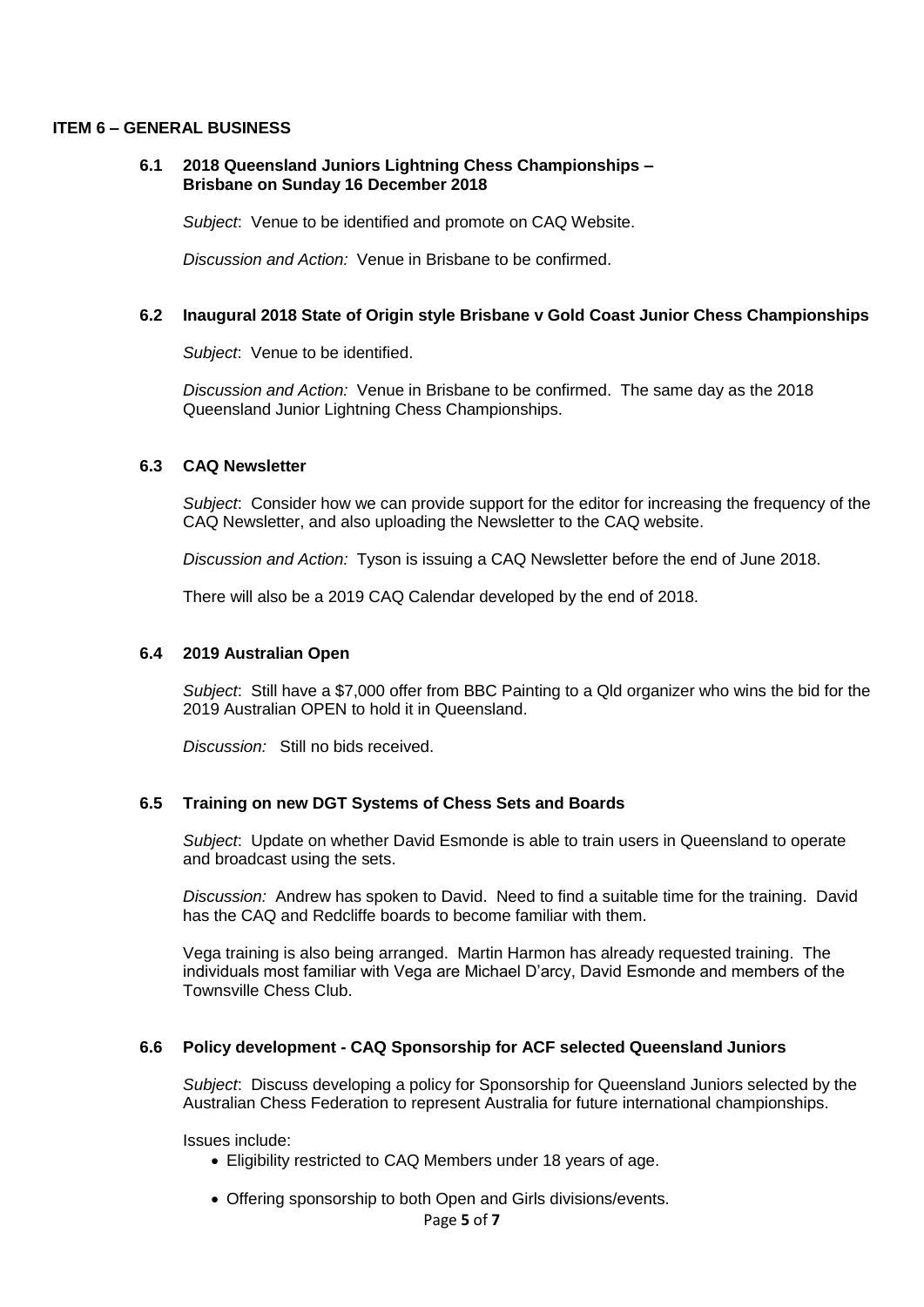- Whether a separate fund should be established for donations to be received from the community. The fund could be restricted such as having an annual limit for sponsorship payments, e.g. \$2,000, which amounts to 100 annual membership applications.
- If we establish a financial cap, then we may need to consider capping the frequency for sponsorship of an individual, such as once per year for each individual.
- Levels of sponsorship, e.g. \$XYZ for Oceania or Asia, \$XYZ for Olympiad, and \$XYZ for World Cadet/Youth/Juniors, or an across the board amount of say \$300 for all applicants.
- Possible exclusions, such as whether sponsorships will only be provided for events held outside of Australia. Also consider whether there should be exclusions for World School Individual Championships or similar types of events. Also consider whether to exclude Juniors playing in non Under 18 events, e.g. an Under 18 playing in the World Junior and Girls U20 Championship. Another option is to only provide sponsorships for a set list of events.
- Whether an application is required. If so, the form for application, e.g. webform or email/letter and the timeframe for applications such as applications must be received for consideration at least one month prior to an event.
- Whether sponsorship funds should only be provided retrospectively to selected Queensland Juniors who attend and compete for the entire duration of an event. Consideration could also be given as to whether sponsorship should be conditional on attendance and performance, as in only provided after an event to Juniors who achieve a certain level of result such as finish in the top half of the standings list or attain a result of half or more points based on the number of matches played by them. Alternatively, it can just be provided to all who are selected.
- Whether need to develop a policy to future proof and protect the CAQ from being inundated with applications for assistance.
- Whether need to cap applicants to support for one event each calendar year, up to \$250.
- Whether cap the whole support fund with an annual limit in the vicinity of \$2,000.
- Whether restrict applications by introducing both merit plus equity/hardship selection criteria for individuals selected by the Australian Chess Federation as the first placed representative at World Championships and Olympiads.

*Update to be provided*: Shaun Curtis to update including in relation to drawing up a list of events for potentially supporting Queensland players under a CAQ policy.

*Action:* Shaun Curtis is drafting a policy and will circulate it shortly by email. It outlines that there will be a maximum of two applications per year at \$250, it will list which Tournaments from the FIDE Calendar are eligible, and will only be available to ACF Selected Juniors who then apply by way of Application to CAQ. It is for CAQ Members only.

## **6.7 ACF Olympiad Appeal**

*Subject*: Consider request received in relation to the ACF Olympiad Appeal to advertise a banner (with a link to acfappeal.aunz.org) on the CAQ website and newsletter, and also display flyers at tournaments.

*Discussion and Action:* Jim to check CAQ records for donations to forward on to the Appeal.